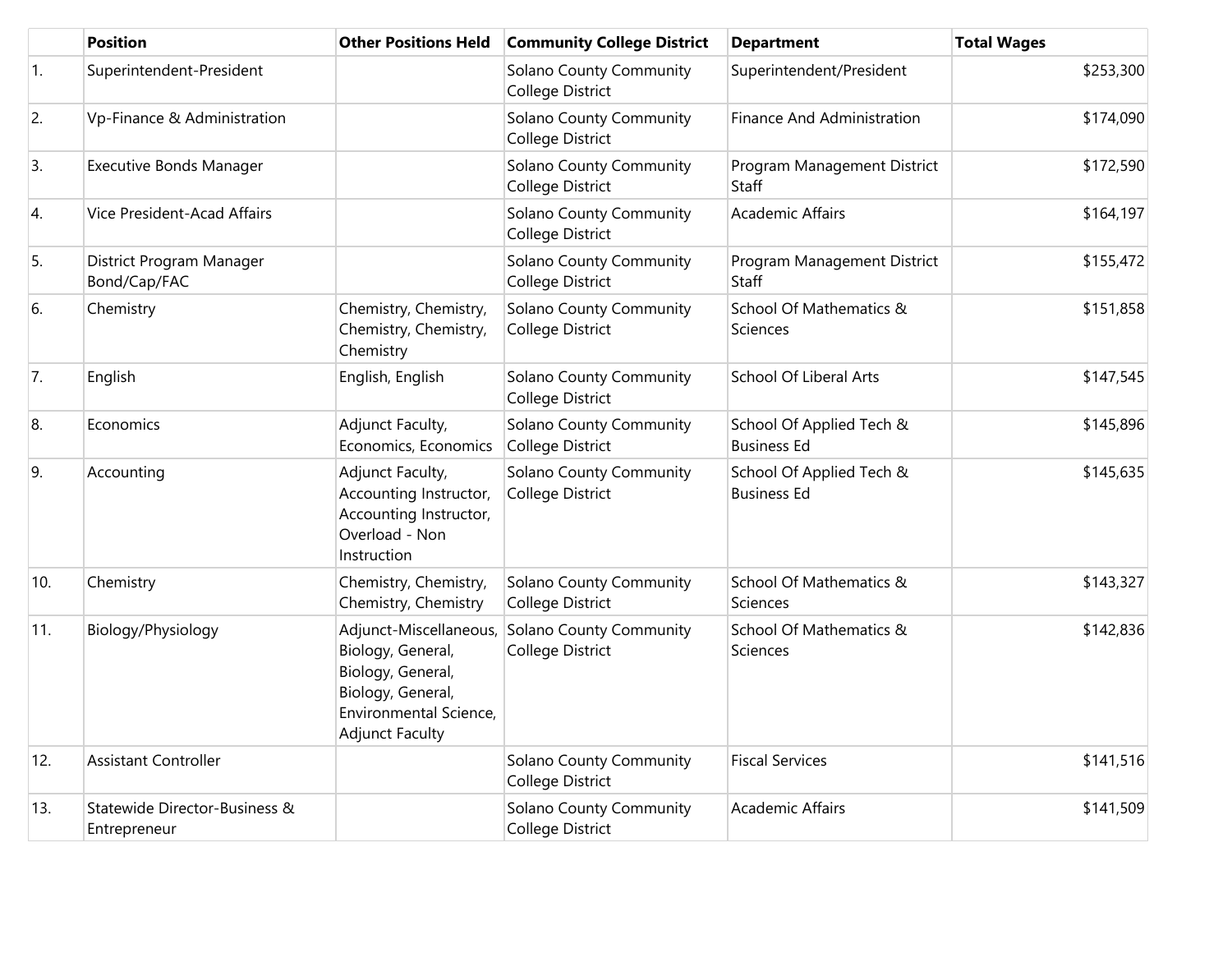| 14. | Psych/Human Services Ft Instruct | Overload - Non<br>Instruction, Adjunct<br>Faculty, Psychology Adj<br>Instruction, Overload<br>Non-Instruction                                  | Solano County Community<br>College District        | Sch Of Social And Behavioral<br>Science        | \$141,126 |
|-----|----------------------------------|------------------------------------------------------------------------------------------------------------------------------------------------|----------------------------------------------------|------------------------------------------------|-----------|
| 15. | Counselor                        | Acad Guidance-3013-<br>Tutoring, Acad<br>Guidance-3013-<br>Tutoring, Adj Coun-<br>Hourly-<br>Noninstructional,<br><b>Adjunct Faculty</b>       | Solano County Community<br>College District        | Counseling                                     | \$139,718 |
| 16. | Dean - Vallejo Center            |                                                                                                                                                | Solano County Community<br>College District        | Vallejo Center                                 | \$138,951 |
| 17. | Counselor (Matriculation)        | Adj Coun- Hourly-<br>Noninstructional,<br>Adjunct Faculty,<br>Counseling<br>Matriculation                                                      | Solano County Community<br>College District        | Counseling                                     | \$138,288 |
| 18. | Dean-Vacaville & Travis          |                                                                                                                                                | Solano County Community<br><b>College District</b> | Vacaville Center                               | \$138,152 |
| 19. | Dean-School Of Liberal Arts      |                                                                                                                                                | Solano County Community<br>College District        | <b>Academic Affairs</b>                        | \$136,476 |
| 20. | <b>Business Management/Law</b>   | Adjunct Faculty,<br>Business & Commerce,<br>Business Instructor,<br>Marketing &<br>Distribution, Medical<br>Office Tech, Project<br>Management | Solano County Community<br>College District        | School Of Applied Tech &<br><b>Business Ed</b> | \$135,658 |
| 21. | Biology/Bio-Technology           | Biology, General,<br>Biology, General,<br>Biotech & Biomedical<br>Tech, Biotech &<br><b>Biomedical Tech</b>                                    | Solano County Community<br>College District        | School Of Mathematics &<br>Sciences            | \$134,619 |
| 22. | Criminal Justice                 | Criminal Justice,<br>Criminal Justice                                                                                                          | Solano County Community<br>College District        | School Of Applied Tech &<br><b>Business Ed</b> | \$134,486 |
| 23. | Dean, Math & Science             |                                                                                                                                                | Solano County Community<br>College District        | School Of Mathematics &<br>Sciences            | \$134,461 |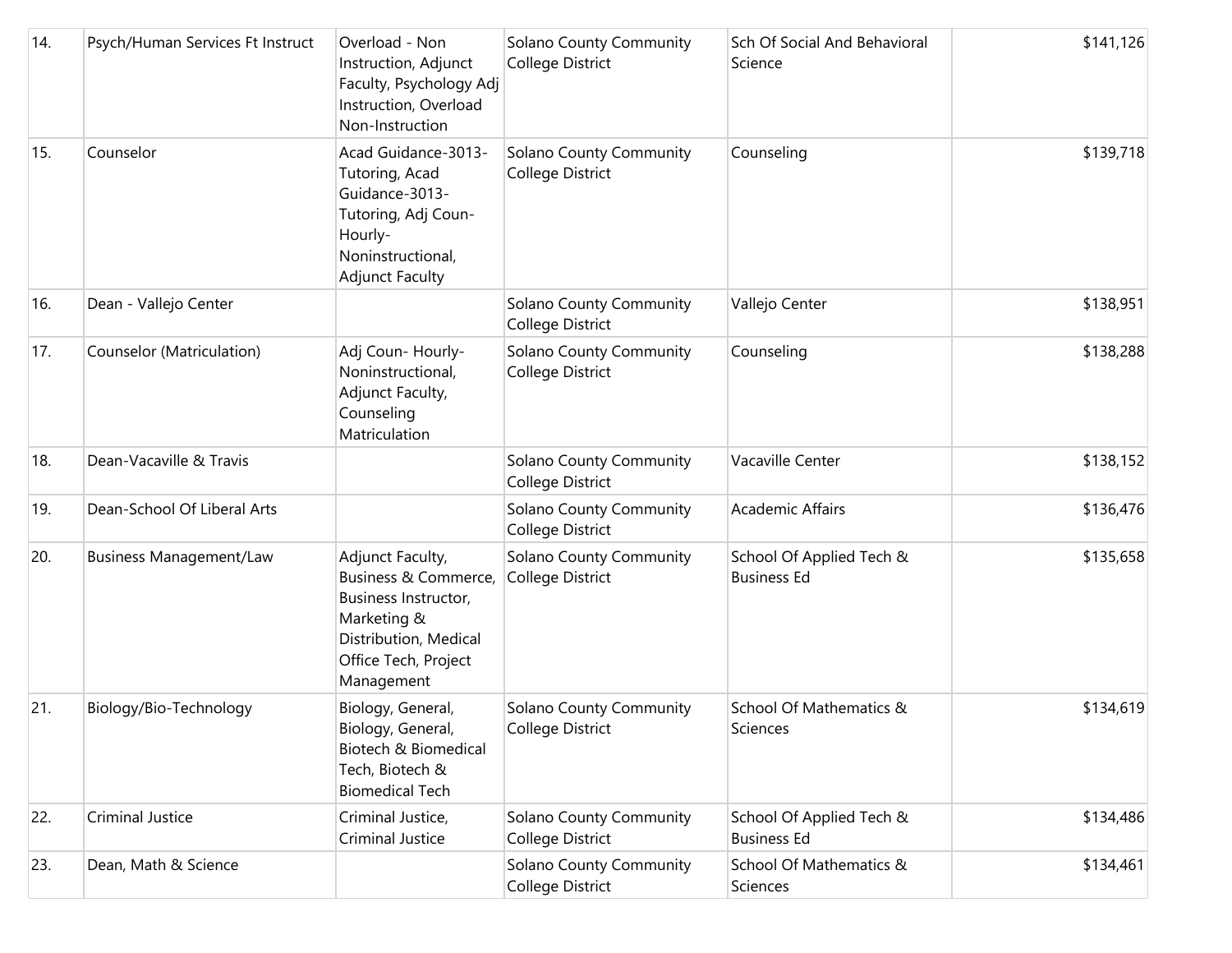| 24. | Chemistry                                            | Chemistry, Chemistry,<br>Chemistry, Chemistry                                                        | Solano County Community<br>College District        | School Of Mathematics &<br>Sciences     | \$133,742 |
|-----|------------------------------------------------------|------------------------------------------------------------------------------------------------------|----------------------------------------------------|-----------------------------------------|-----------|
| 25. | Counselor                                            | Acad Guidance-3013-<br>Tutoring, Adj Coun-<br>Hourly-<br>Noninstructional,<br><b>Adjunct Faculty</b> | Solano County Community<br>College District        | Counseling                              | \$132,502 |
| 26. | <b>Political Science</b>                             | Poli Science Adj<br>Instruction Adj<br>Instruction, Political<br>Science                             | Solano County Community<br>College District        | Sch Of Social And Behavioral<br>Science | \$131,488 |
| 27. | Counselor/Articulation Officer                       | Overload Non-<br>Instruction                                                                         | Solano County Community<br>College District        | Counseling                              | \$131,451 |
| 28. | Dean, Counseling                                     |                                                                                                      | Solano County Community<br>College District        | Counseling                              | \$129,883 |
| 29. | Nursing(Medsurg/Mental Health) Ft Registered Nursing | Adj, Registered<br>Nursing Ft, Registered<br><b>Nursing Ft</b>                                       | <b>Solano County Community</b><br>College District | <b>School Of Health Sciences</b>        | \$129,540 |
| 30. | Nursing Ft Instructor                                | <b>Registered Nursing</b><br>Adj, Registered<br><b>Nursing Ft</b>                                    | Solano County Community<br>College District        | <b>School Of Health Sciences</b>        | \$128,835 |
| 31. | Geography/Geology                                    | Geography, Geology,<br>Geology, Physical<br>Geography                                                | Solano County Community<br>College District        | School Of Mathematics &<br>Sciences     | \$128,210 |
| 32. | Dean, Social & Behavioral Sci.                       |                                                                                                      | Solano County Community<br>College District        | Sch Of Social And Behavioral<br>Science | \$126,983 |
| 33. | Director/Technology<br>Services/Support              |                                                                                                      | Solano County Community<br>College District        | Technology & Support Info<br>Services   | \$126,178 |
| 34. | Mathematics                                          | Mathematics,<br>Mathematics,<br>Mathematics                                                          | Solano County Community<br>College District        | School Of Mathematics &<br>Sciences     | \$124,930 |
| 35. | Mathematics                                          | Mathematics,<br>Mathematics,<br>Mathematics,<br>Mathematics                                          | <b>Solano County Community</b><br>College District | School Of Mathematics &<br>Sciences     | \$124,589 |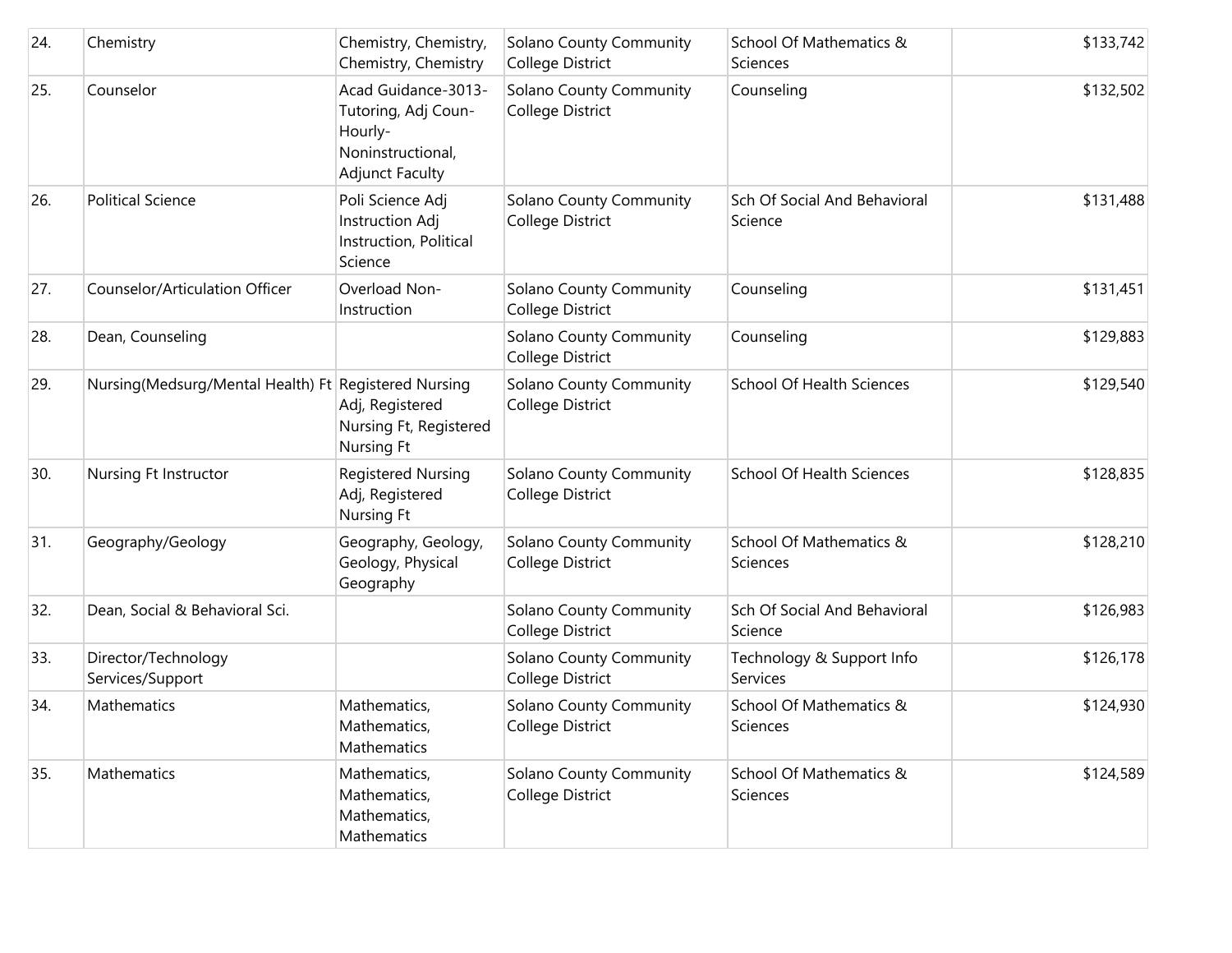| 36. | <b>CIS</b>                     | Computer Software<br>Develop, Computer<br>Software Develop,<br>Computer Software<br>Develop, Computer<br>Software Develop,<br><b>Adjunct Faculty</b> | Solano County Community<br>College District | School Of Applied Tech &<br><b>Business Ed</b> | \$124,530 |
|-----|--------------------------------|------------------------------------------------------------------------------------------------------------------------------------------------------|---------------------------------------------|------------------------------------------------|-----------|
| 37. | Pe/Head Coach/Women's Softball | Overload Non-<br>Instruction,<br>Kinesiology, Pys Fitness<br>& Body Movement,<br><b>Fitness Trainer</b>                                              | Solano County Community<br>College District | School Of Health Sciences                      | \$124,128 |
| 38. | <b>Art History</b>             | Overload Non-<br>Instruction, Art, Art,<br><b>Adjunct Faculty</b>                                                                                    | Solano County Community<br>College District | <b>School Of Liberal Arts</b>                  | \$123,497 |
| 39. | Sociology Ft Instructor        | Sociology Adj<br>Instruction, Sociology<br>Adj Instruction                                                                                           | Solano County Community<br>College District | Sch Of Social And Behavioral<br>Science        | \$122,920 |
| 40. | CIS/Business Management/Law    | Computer Software<br>Develop, Computer<br>Software Develop,<br>Computer Software<br>Develop                                                          | Solano County Community<br>College District | School Of Applied Tech &<br><b>Business Ed</b> | \$122,570 |
| 41. | Librarian - Access Services    | Library Science,<br>General, Library<br>Science, General,<br>Library Science,<br>General                                                             | Solano County Community<br>College District | Counseling                                     | \$122,407 |
| 42. | History Ft Instructor          | History, History-<br>Adjunct Instruction,<br><b>Adjunct Faculty</b>                                                                                  | Solano County Community<br>College District | Sch Of Social And Behavioral<br>Science        | \$121,621 |
| 43. | FTInstructor-Automotive Tech   | Automotive<br>Technology,<br>Automotive<br>Technology, Overload<br>Non-Instruction                                                                   | Solano County Community<br>College District | School Of Applied Tech &<br><b>Business Ed</b> | \$121,146 |
| 44. | CIS Instructor                 | Business Instructor,<br>Computer Software<br>Develop, Real Estate,<br>Real Estate                                                                    | Solano County Community<br>College District | School Of Applied Tech &<br><b>Business Ed</b> | \$120,298 |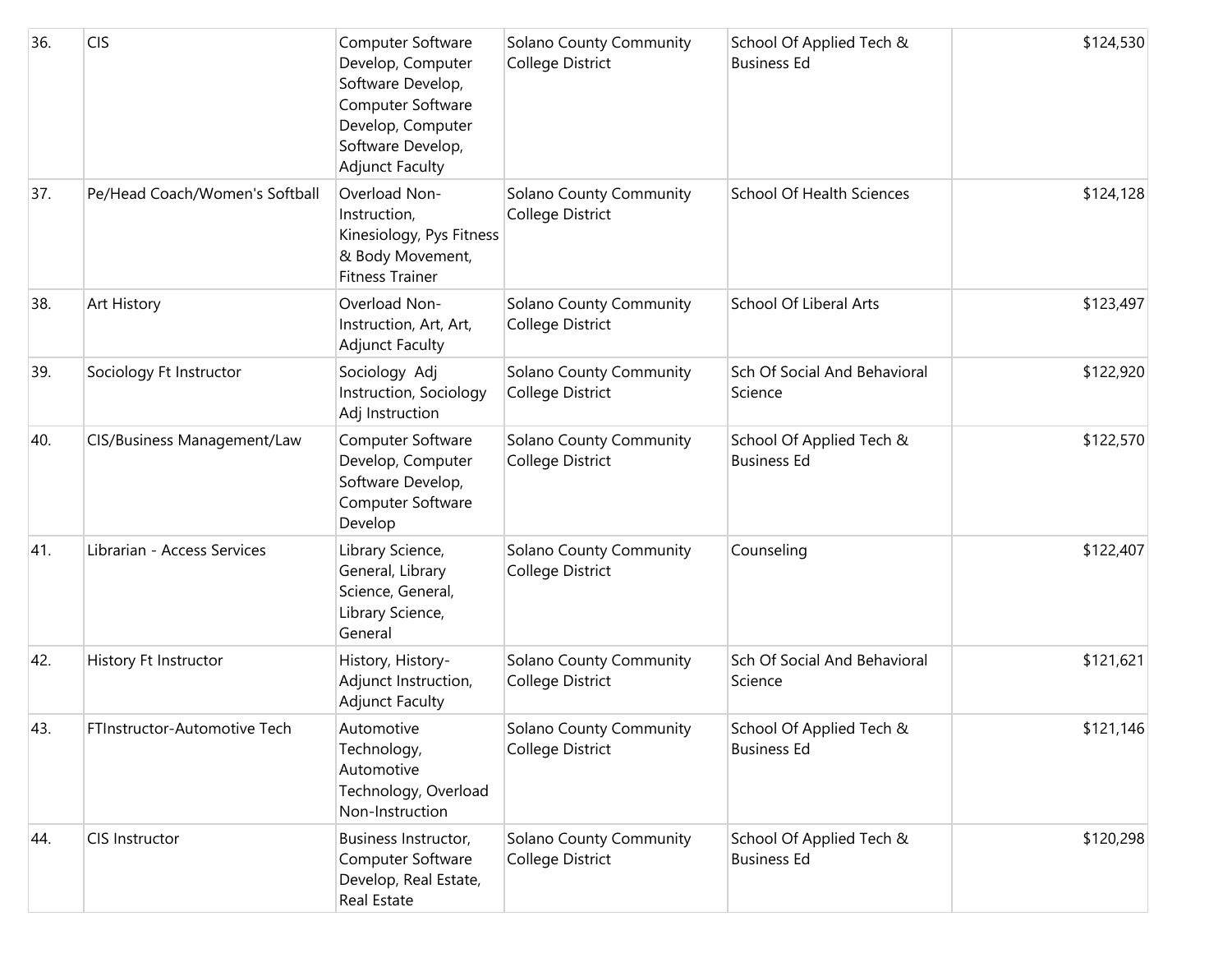| 45. | Instruction Coordinator/Work<br>Experience | Occupational<br>Education,<br>Occupational<br>Education                                                                                                                     | Solano County Community<br>College District | School Of Applied Tech &<br><b>Business Ed</b> | \$119,737 |
|-----|--------------------------------------------|-----------------------------------------------------------------------------------------------------------------------------------------------------------------------------|---------------------------------------------|------------------------------------------------|-----------|
| 46. | English Ft Instructor                      | English                                                                                                                                                                     | Solano County Community<br>College District | <b>School Of Liberal Arts</b>                  | \$119,470 |
| 47. | Drafting                                   | Adjunct Faculty,<br>Drafting Instructor,<br>Drafting Instructor,<br>Manufac/Industrial<br>Tech, Overload Non-<br>Instruction                                                | Solano County Community<br>College District | School Of Applied Tech &<br><b>Business Ed</b> | \$118,710 |
| 48. | Pe/Head Coach/Women's<br>Volleyball        | Intercollegiate<br>Athletics,<br>Intercollegiate<br>Athletics, Fitness<br>Trainer                                                                                           | Solano County Community<br>College District | School Of Health Sciences                      | \$117,891 |
| 49. | Speech                                     | Adjunct-Miscellaneous,<br>Speech<br>Communication,<br>Speech<br>Communication                                                                                               | Solano County Community<br>College District | <b>School Of Liberal Arts</b>                  | \$117,871 |
| 50. | Instructor - Full Time                     | Ece & Human<br>Development, Ece &<br>Human Development,<br>Ece & Human<br>Development                                                                                       | Solano County Community<br>College District | Sch Of Social And Behavioral<br>Science        | \$117,750 |
| 51. | Counselor                                  | <b>Adjunct Faculty</b>                                                                                                                                                      | Solano County Community<br>College District | Counseling                                     | \$117,587 |
| 52. | FT Instructor - Kinesiology                | Intercollegiate<br>Athletics,<br>Intercollegiate<br>Athletics, Psychology<br>Adj Instruction,<br>Physical Education,<br>Physical Education,<br>Overload Non-<br>Instruction | Solano County Community<br>College District | School Of Health Sciences                      | \$117,577 |
| 53. | Telecommunication Network Engi             |                                                                                                                                                                             | Solano County Community<br>College District | Xx-Technology & Support Desk<br>Service        | \$117,527 |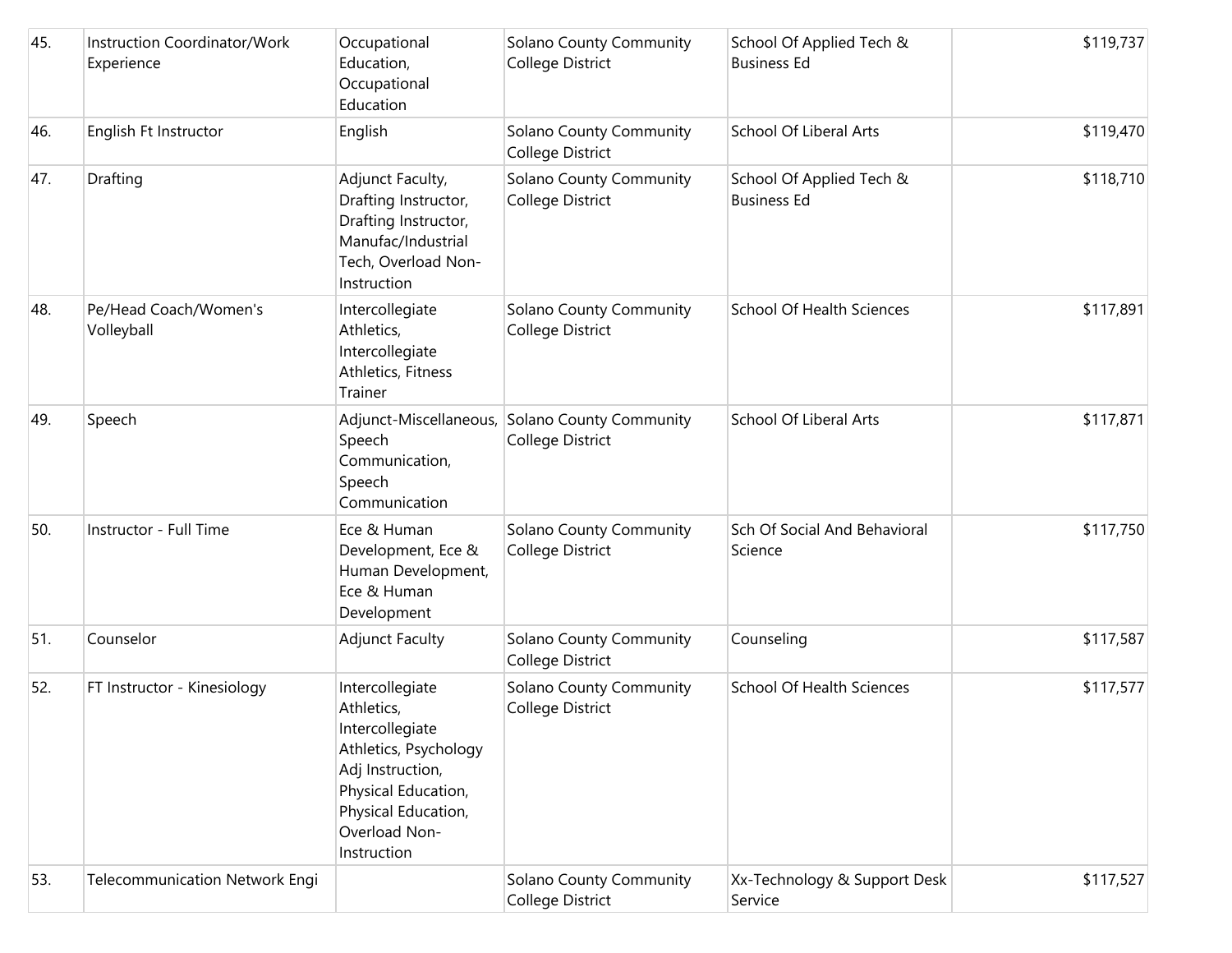| 54. | Dean, Enrollment Services                           |                                                                                                              | Solano County Community<br>College District                       | <b>Student Services</b>                        | \$117,401 |
|-----|-----------------------------------------------------|--------------------------------------------------------------------------------------------------------------|-------------------------------------------------------------------|------------------------------------------------|-----------|
| 55. | Ece-Human Development                               | Ece & Human<br>Development, Ece &<br>Human Development,<br>Ece & Human<br>Development                        | Solano County Community<br>College District                       | Sch Of Social And Behavioral<br>Science        | \$117,254 |
| 56. | English                                             | English                                                                                                      | <b>Solano County Community</b><br>College District                | School Of Liberal Arts                         | \$116,644 |
| 57. | Music                                               | Adjunct Faculty, Music<br>Instructor,<br>Music/Theatre Music                                                 | <b>Solano County Community</b><br>College District                | School Of Liberal Arts                         | \$116,472 |
| 58. | Chemistry Instructor Ft                             | Chemistry, Chemistry,<br>Chemistry, Chemistry                                                                | Solano County Community<br>College District                       | School Of Mathematics &<br>Sciences            | \$115,579 |
| 59. | Chemistry Instructor                                | Chemistry, Chemistry,<br>Chemistry, Chemistry,<br><b>Adjunct Faculty</b>                                     | Solano County Community<br>College District                       | School Of Mathematics &<br>Sciences            | \$115,488 |
| 60. | FT Instructor-Biol/Anat/Phys                        | Biology, General,<br>Biology, General,<br>Biology, General                                                   | Solano County Community<br>College District                       | School Of Mathematics &<br>Sciences            | \$114,079 |
| 61. | Adv Robotics/Mechatronics Ft                        | Adjunct Faculty,<br>Manufac/Industrial<br>Tech,<br>Manufac/Industrial<br>Tech, Overload - Non<br>Instruction | Solano County Community<br>College District                       | School Of Applied Tech &<br><b>Business Ed</b> | \$113,974 |
| 62. | Speech                                              | Speech<br>Communication,<br>Speech<br>Communication                                                          | Solano County Community<br>College District                       | <b>School Of Liberal Arts</b>                  | \$113,909 |
| 63. | <b>Counselor/Disability Services</b><br>Coordinator |                                                                                                              | Adjunct-Miscellaneous Solano County Community<br>College District | Counseling                                     | \$113,823 |
| 64. | Biology                                             | Biotech & Biomedical<br>Tech, Biotech &<br><b>Biomedical Tech</b>                                            | Solano County Community<br>College District                       | School Of Mathematics &<br>Sciences            | \$113,812 |
| 65. | FT Instructor-Automotive Tech                       | Automotive<br>Technology, Adjunct<br>Faculty, Overload Non-<br>Instruction                                   | Solano County Community<br>College District                       | School Of Applied Tech &<br><b>Business Ed</b> | \$113,803 |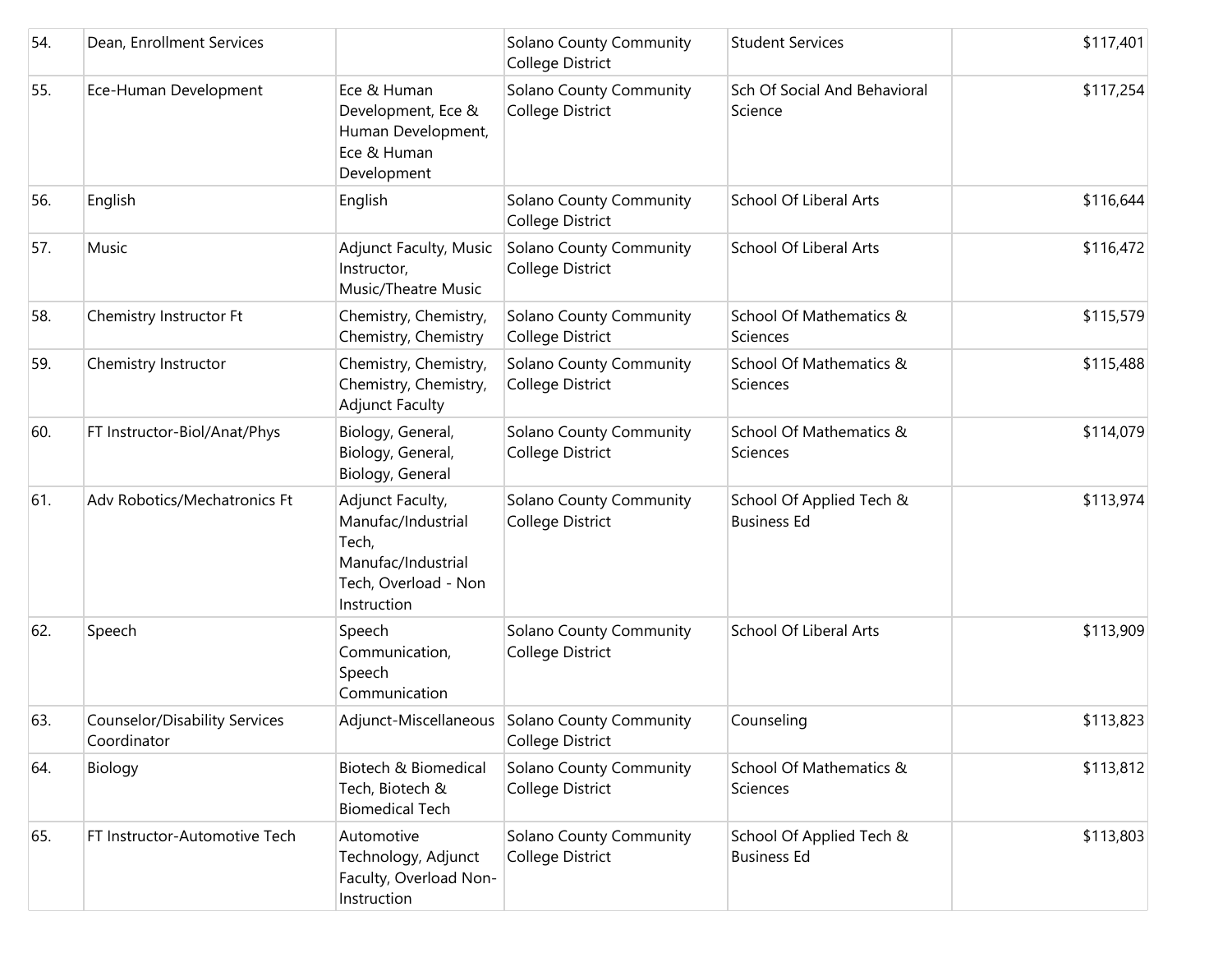| 66. | Physics                        | Physics                                                                               | Solano County Community<br>College District                          | School Of Mathematics &<br>Sciences            | \$113,641 |
|-----|--------------------------------|---------------------------------------------------------------------------------------|----------------------------------------------------------------------|------------------------------------------------|-----------|
| 67. | Controller                     |                                                                                       | Solano County Community<br>College District                          | Finance And Administration                     | \$113,508 |
| 68. | English                        |                                                                                       | Adjunct Faculty, English Solano County Community<br>College District | School Of Liberal Arts                         | \$113,484 |
| 69. | Mathematics                    | Adjunct-Miscellaneous,<br>Mathematics,<br>Mathematics,<br>Mathematics,<br>Mathematics | Solano County Community<br>College District                          | School Of Mathematics &<br><b>Sciences</b>     | \$113,403 |
| 70. | Mathematics Instructor         | Mathematics,<br>Mathematics                                                           | Solano County Community<br>College District                          | School Of Mathematics &<br>Sciences            | \$113,058 |
| 71. | Dean-Sch Of Applied Tech & Bus |                                                                                       | Solano County Community<br>College District                          | School Of Applied Tech &<br><b>Business Ed</b> | \$113,053 |
| 72. | Mathematics                    | Mathematics,<br>Mathematics,<br>Mathematics                                           | Solano County Community<br>College District                          | School Of Mathematics &<br>Sciences            | \$112,968 |
| 73. | PE                             | Dance, Health<br>Education, Pys Fitness<br>& Body Movement                            | Solano County Community<br>College District                          | <b>School Of Health Sciences</b>               | \$112,654 |
| 74. | Mathematics                    | Mathematics                                                                           | Solano County Community<br>College District                          | School Of Mathematics &<br>Sciences            | \$111,530 |
| 75. | Counselor (Matriculation)      | Overload Non-<br>Instruction, Adjunct<br>Faculty                                      | Solano County Community<br>College District                          | Counseling                                     | \$111,461 |
| 76. | Pe/Head Coach/Men's Baseball   | Adjunct Faculty, Health<br>Education, Physical<br>Education, Physical<br>Education    | Solano County Community<br>College District                          | <b>School Of Health Sciences</b>               | \$111,231 |
| 77. | English/ESL                    | English                                                                               | Solano County Community<br>College District                          | <b>School Of Liberal Arts</b>                  | \$110,578 |
| 78. | <b>Information Analyst</b>     |                                                                                       | <b>Solano County Community</b><br>College District                   | Technology & Support Info<br>Services          | \$110,369 |
| 79. | Mathematics                    | Mathematics,<br>Mathematics                                                           | Solano County Community<br>College District                          | School Of Mathematics &<br>Sciences            | \$110,266 |
| 80. | French/Spanish                 | French                                                                                | Solano County Community<br>College District                          | School Of Liberal Arts                         | \$110,188 |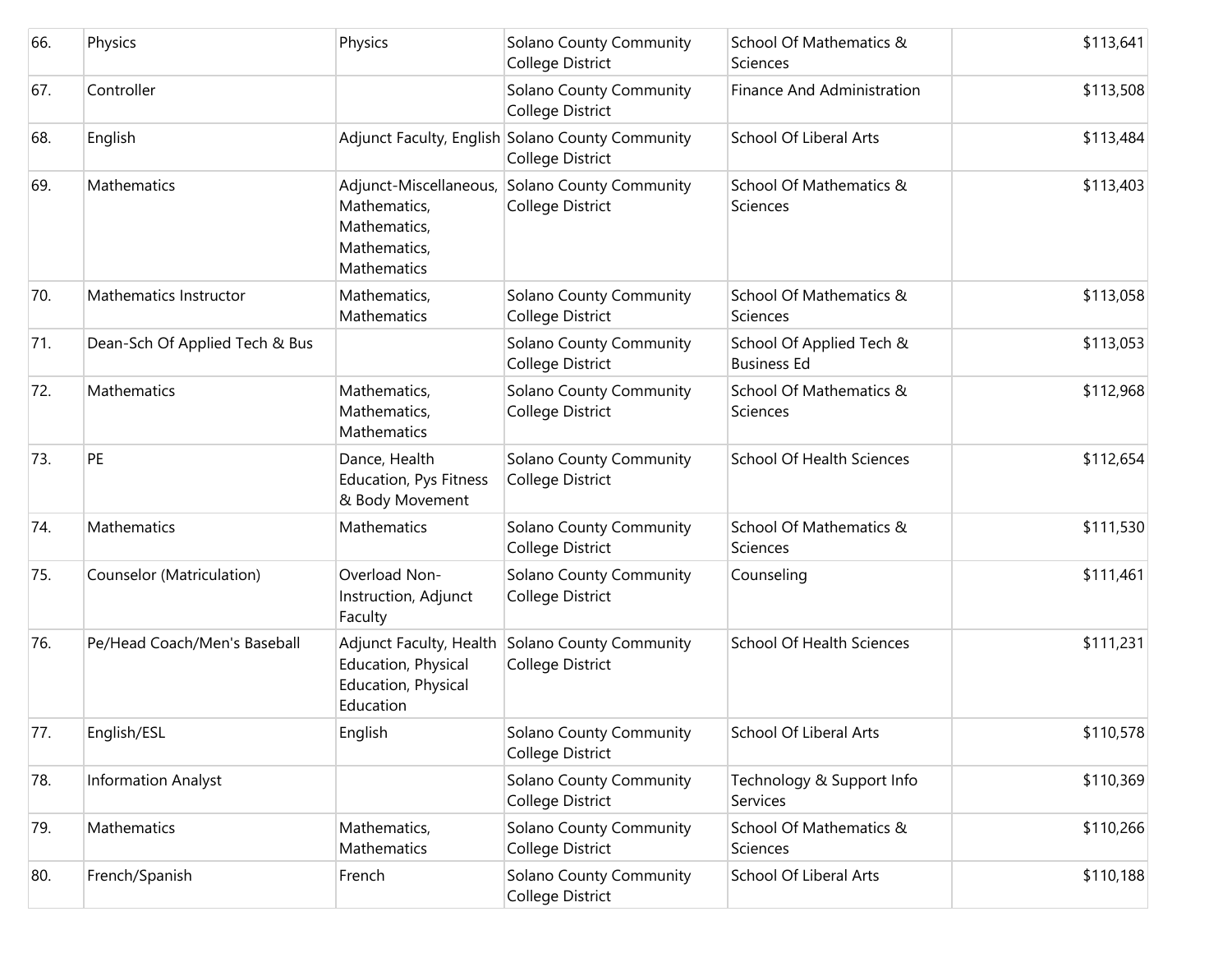| 81. | Psychology Ft Instruction      | Psychology Adj<br>Instruction, Psychology<br>Adj Instruction | <b>Solano County Community</b><br>College District | Sch Of Social And Behavioral<br>Science        | \$109,771 |
|-----|--------------------------------|--------------------------------------------------------------|----------------------------------------------------|------------------------------------------------|-----------|
| 82. | Spanish                        | Spanish Instructor                                           | Solano County Community<br>College District        | School Of Liberal Arts                         | \$109,617 |
| 83. | English                        | Overload - Non<br>Instruction, English,<br>English, English  | <b>Solano County Community</b><br>College District | <b>School Of Liberal Arts</b>                  | \$109,275 |
| 84. | Instructor - Full Time         | Mathematics,<br>Mathematics                                  | Solano County Community<br>College District        | School Of Mathematics &<br>Sciences            | \$108,594 |
| 85. | <b>Information Analyst</b>     |                                                              | Solano County Community<br>College District        | Technology & Support Info<br>Services          | \$108,123 |
| 86. | Art                            | Art, Art                                                     | <b>Solano County Community</b><br>College District | School Of Liberal Arts                         | \$107,688 |
| 87. | Nutrition                      | Nutrition, Nutrition                                         | Solano County Community<br>College District        | <b>School Of Health Sciences</b>               | \$107,321 |
| 88. | PE                             | Kinesiology                                                  | Solano County Community<br>College District        | <b>School Of Health Sciences</b>               | \$107,042 |
| 89. | Pe/Head Coach/Polo/Swim        | Intercollegiate<br>Athletics, Physical<br>Education          | <b>Solano County Community</b><br>College District | <b>School Of Health Sciences</b>               | \$106,996 |
| 90. | Mathematics                    | Mathematics,<br><b>Mathematics</b>                           | Solano County Community<br>College District        | School Of Mathematics &<br>Sciences            | \$106,866 |
| 91. | Art                            | Art                                                          | Solano County Community<br>College District        | School Of Liberal Arts                         | \$106,849 |
| 92. | Biology                        | Biology, General,<br>Biology, General                        | Solano County Community<br>College District        | School Of Mathematics &<br>Sciences            | \$106,679 |
| 93. | Biology Instructor - Full Time | Biology, General                                             | Solano County Community<br>College District        | School Of Mathematics &<br>Sciences            | \$106,647 |
| 94. | Mathematics                    | Mathematics,<br>Mathematics,<br>Mathematics                  | Solano County Community<br>College District        | School Of Mathematics &<br>Sciences            | \$106,527 |
| 95. | <b>CIS</b>                     | Computer Software<br>Develop, Computer<br>Software Develop   | Solano County Community<br>College District        | School Of Applied Tech &<br><b>Business Ed</b> | \$106,398 |
| 96. | Nursing Ft Instructor          | Registered Nursing Ft                                        | Solano County Community<br>College District        | School Of Health Sciences                      | \$106,303 |